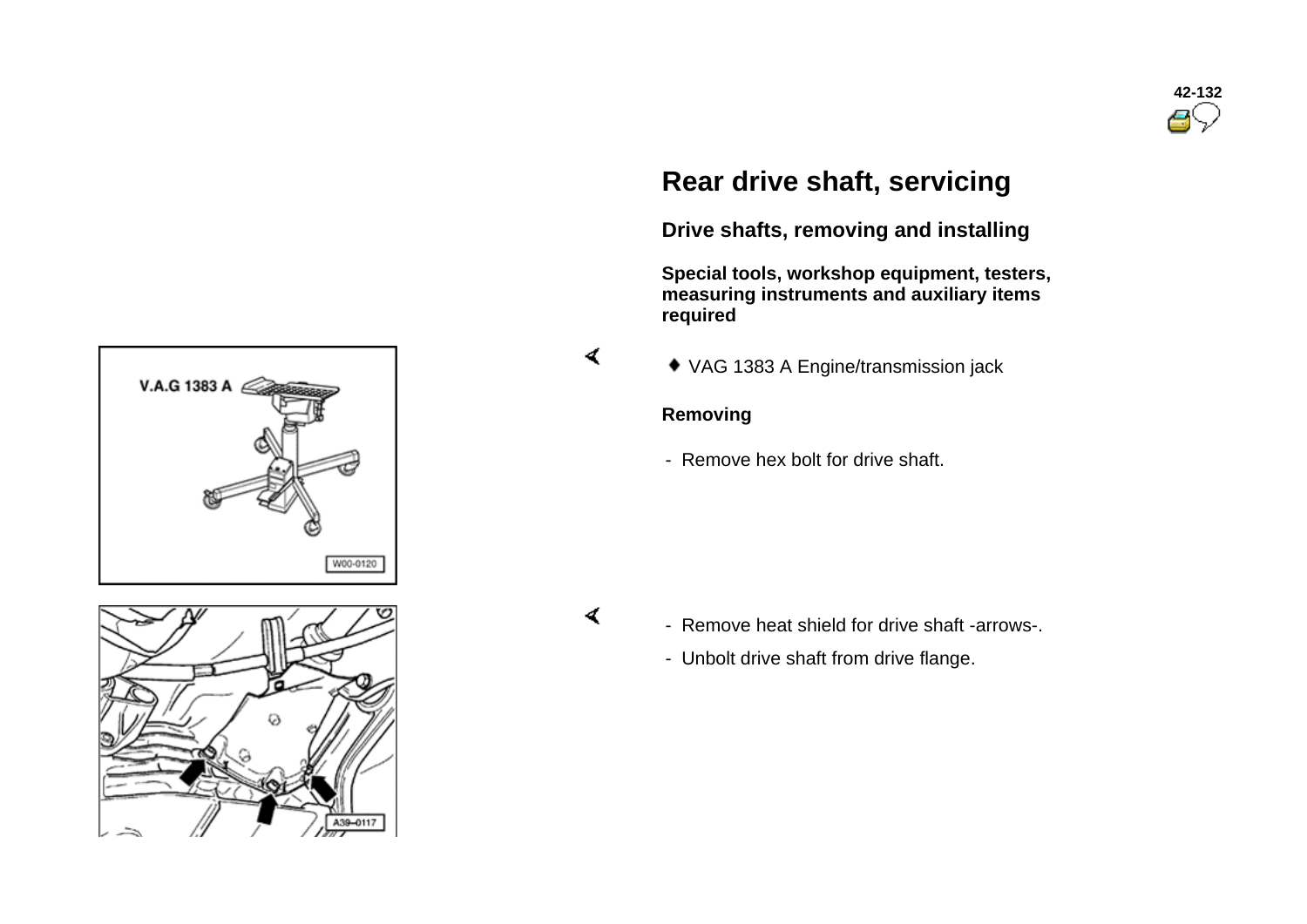



- Remove hex key head bolt -1-.

∢

∢

- Disconnect ABS vehicle speed sensor -2- out from wheel bearing housing.
- Disconnect connector behind Three Way Catalytic Converter (TWC) and remove rear part of exhaust system.

- Place transmission jack e.g. VAG 1383 A under control arm.
	- Raise control arm slightly.
	- Drive drive shaft out of hub with a plastic head hammer if necessary.
	- Remove drive shaft.

## **Installing**

Install in reverse order.

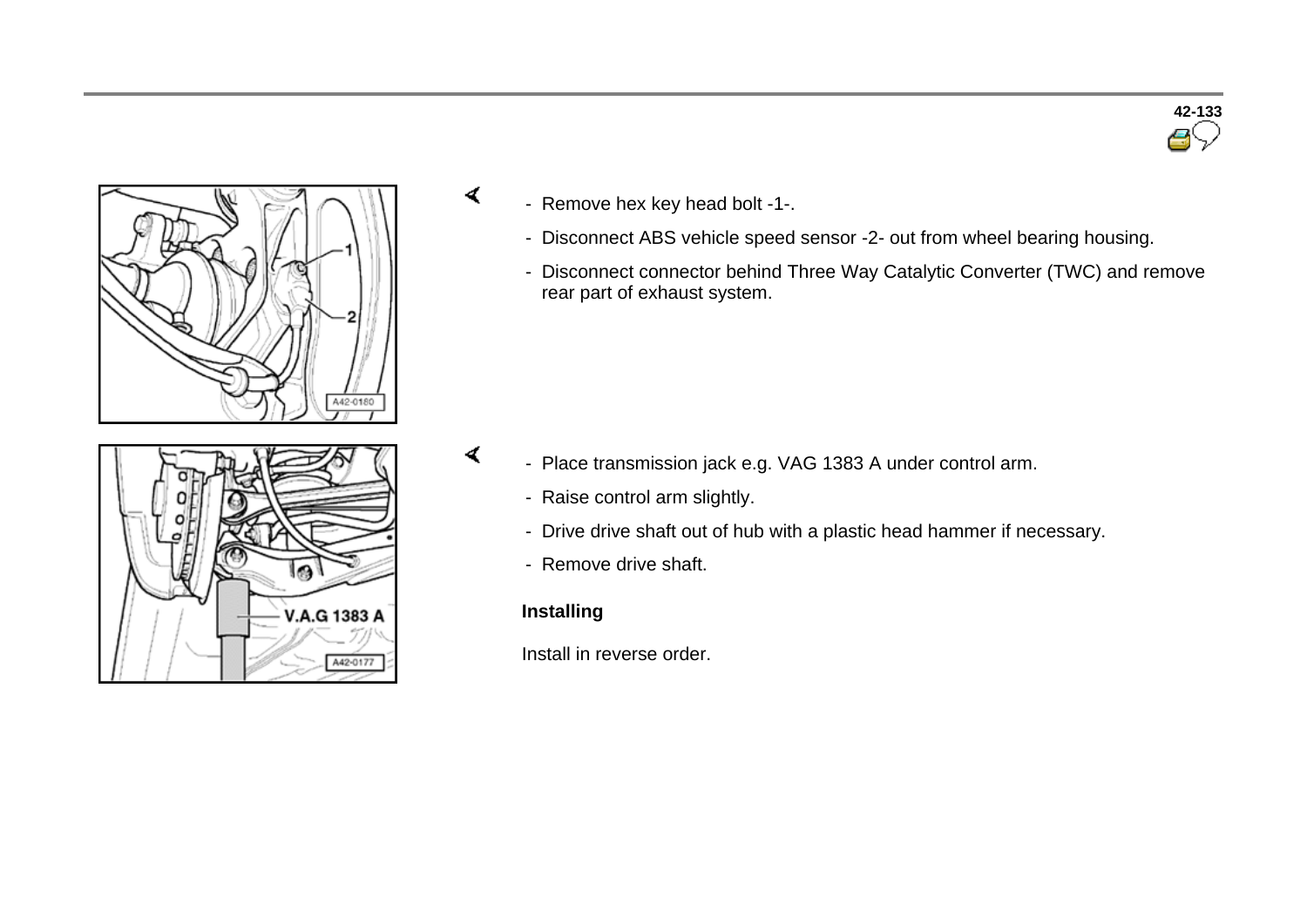# **42-134**

#### **Tightening torques:**

Drive shaft to wheel hub  $\Rightarrow$  Page 42-138, item 2

Drive shaft to flanged shaft  $\Rightarrow$  Page 42-138, item 5

Protective plate to rear final drive 23 Nm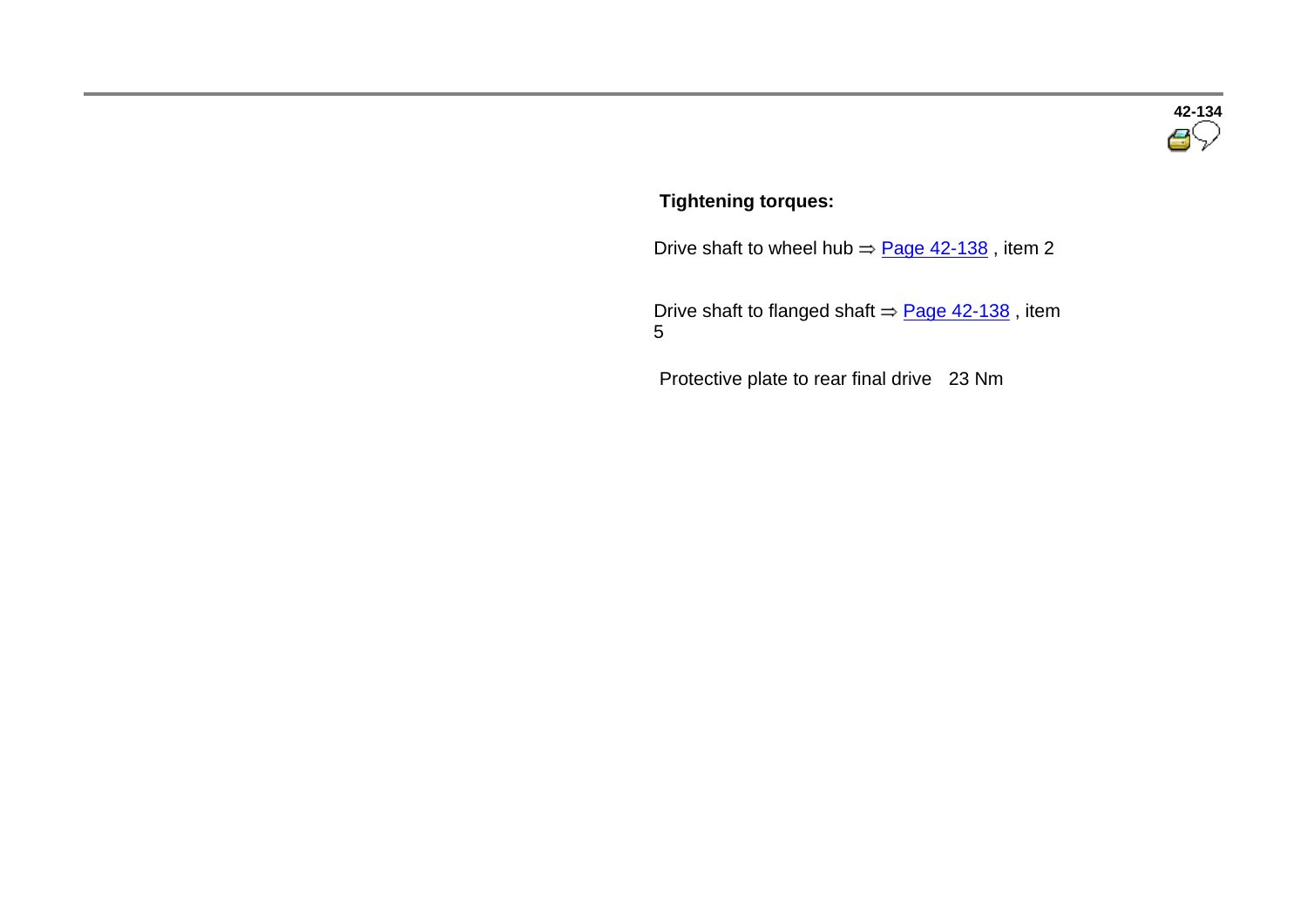



## **Drive shaft with constant velocity joint, servicing**

**Special tools, workshop equipment, test and measuring appliances and aux. items required** 

- ◆ VW 401 Thrust plate
- ◆ VW 402 Thrust plate
- VW 408 A Press tool
- VW 411 Press tool
- ◆ VW 447 H Press plate
- VW 454 Press piece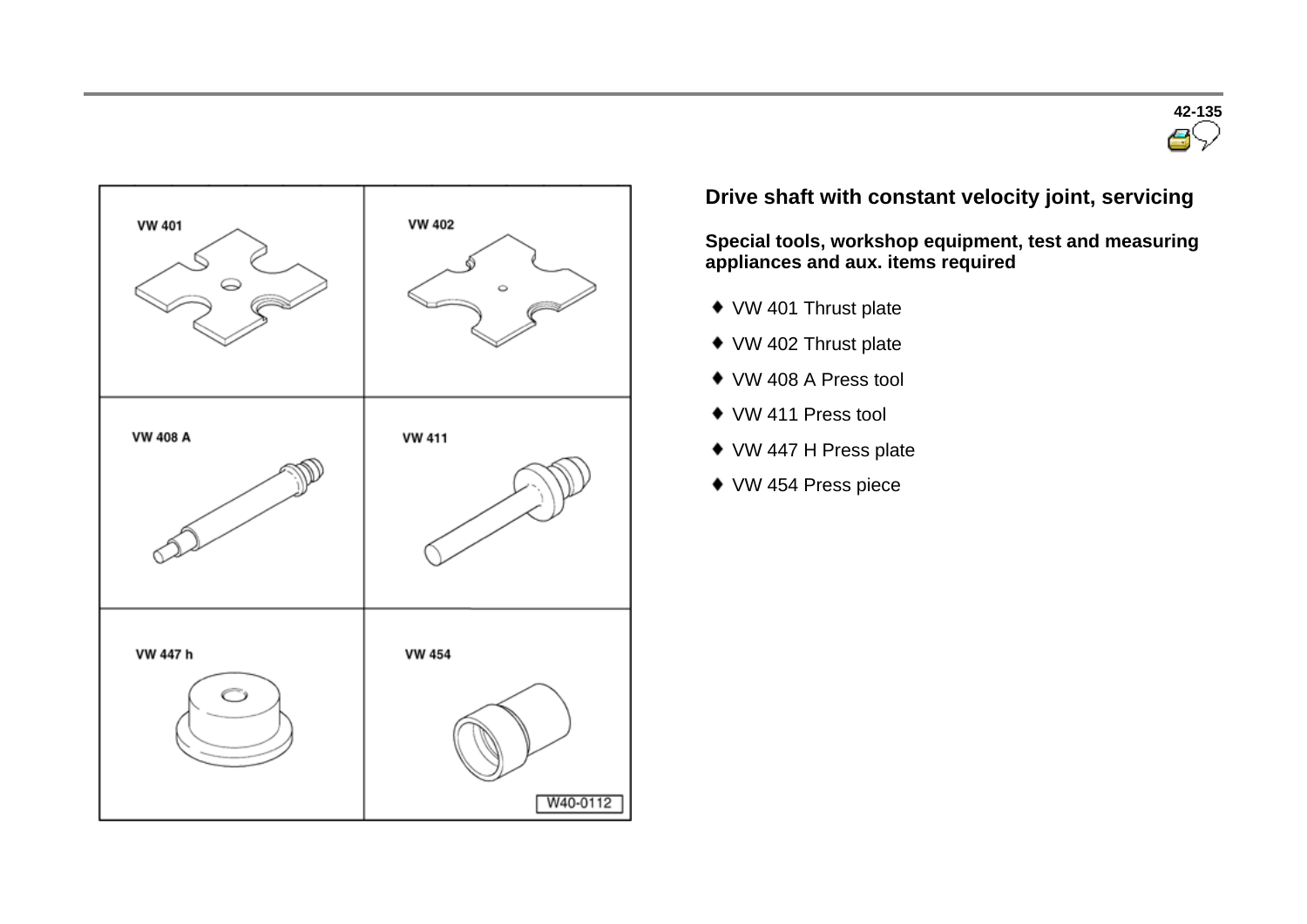



**Special tools, workshop equipment, test and measuring appliances and aux. items required** 

- VW 161 A Circlip pliers
- VAG 1331 Torque wrench
- VAG 1332 Torque wrench
- VAG 1682 Tension clamp
- ◆ T10065 Assembly device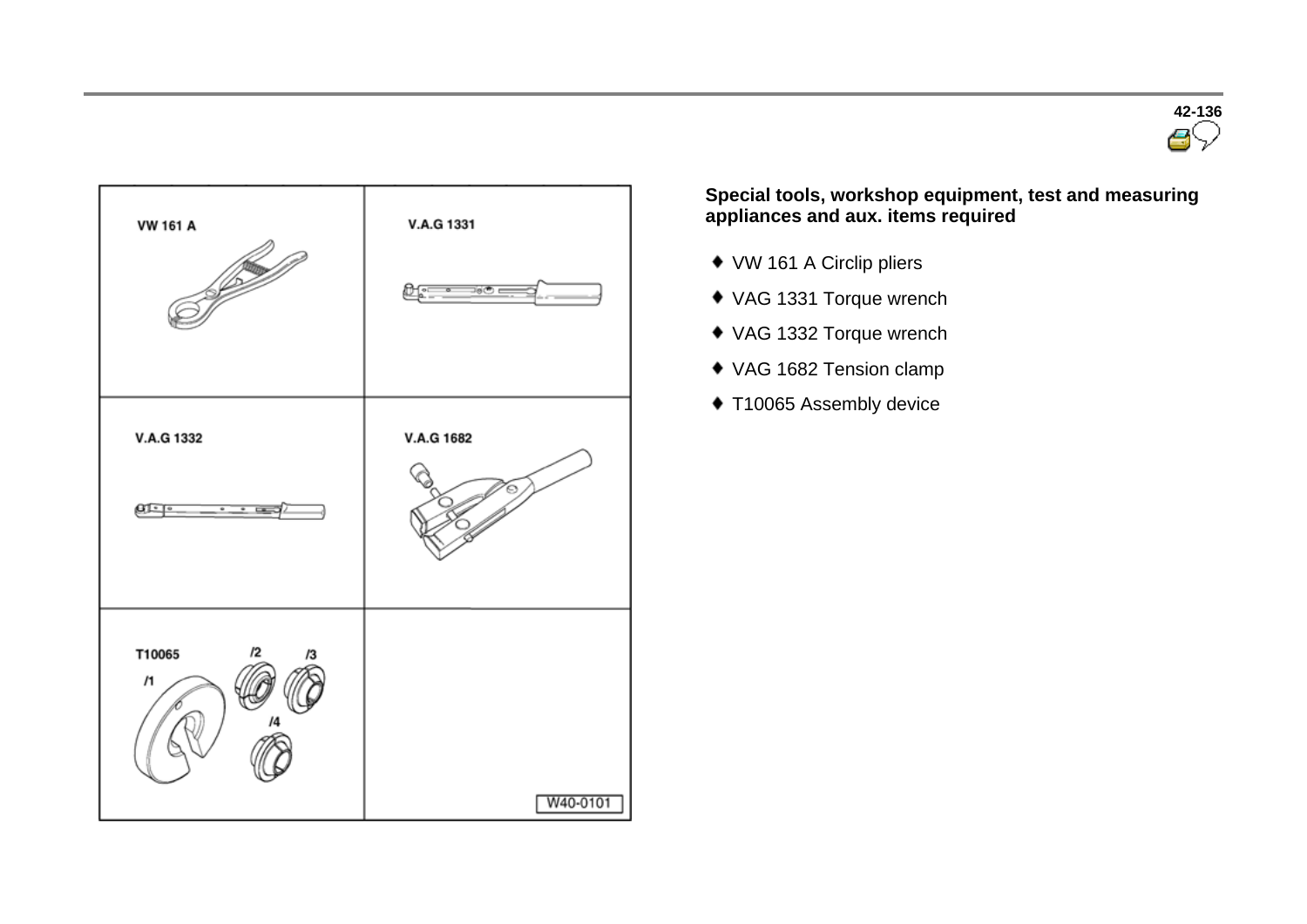



### **Grease quantity and type**

*Constant velocity joints are packed with grease G 000 603:*

|                    | Grease              | of total in: |             |
|--------------------|---------------------|--------------|-------------|
| <b>Outer joint</b> | <b>Total amount</b> | <b>Joint</b> | <b>Boot</b> |
| diametermm         | [g]                 | [g]          | [g]         |
| 89                 | 90                  | 40           | 50          |
| Inner joint        |                     |              |             |
|                    |                     | 40           | 50          |

- **1 - Outer constant velocity joint**
	- Only replace complete
	- ♦ Removing  $\Rightarrow$  Fig.  $\Rightarrow$  1
	- $\bullet$  Installing: drive onto shaft on to stop with plastic hammer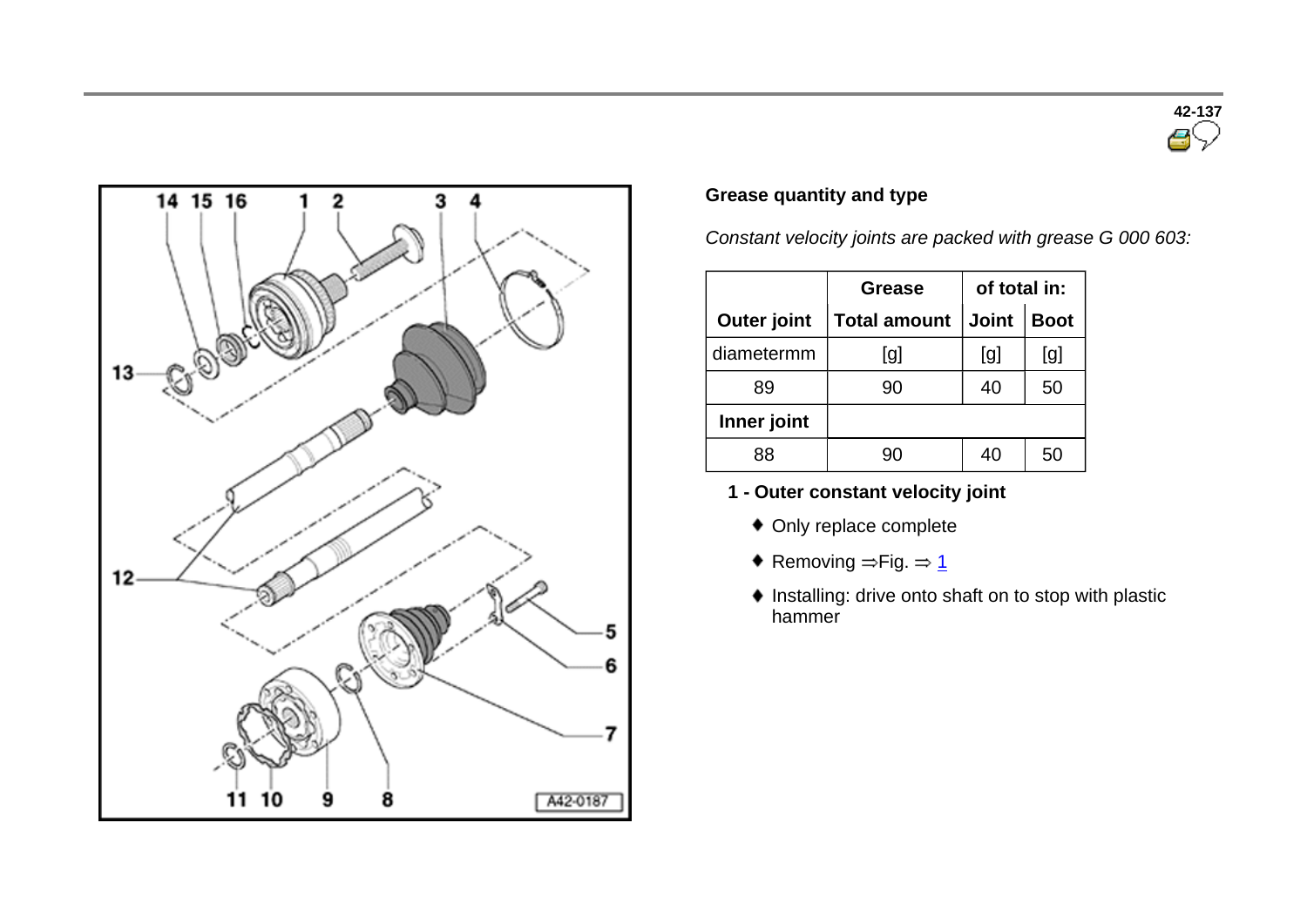



- **2 - Hex bolt**
	- Tightening torque:
	- ◆ Changed to hex key head bolt Bolt M14:
	- 115 Nm and turn 180° further Bolt M16:
	- $*$  190 Nm and turn 180 $^{\circ}$  further
	- Vehicle must be standing on ground when tightening
	- ◆ Replace each time after removing
- **3 - Protective boot** 
	- Check for tears and chafing
- **4 - Hose clip**
	- ◆ Replace
- **5 - Multi-point socket head bolt**
	- M 8 x 48; 40 Nm
- **6 - Plate**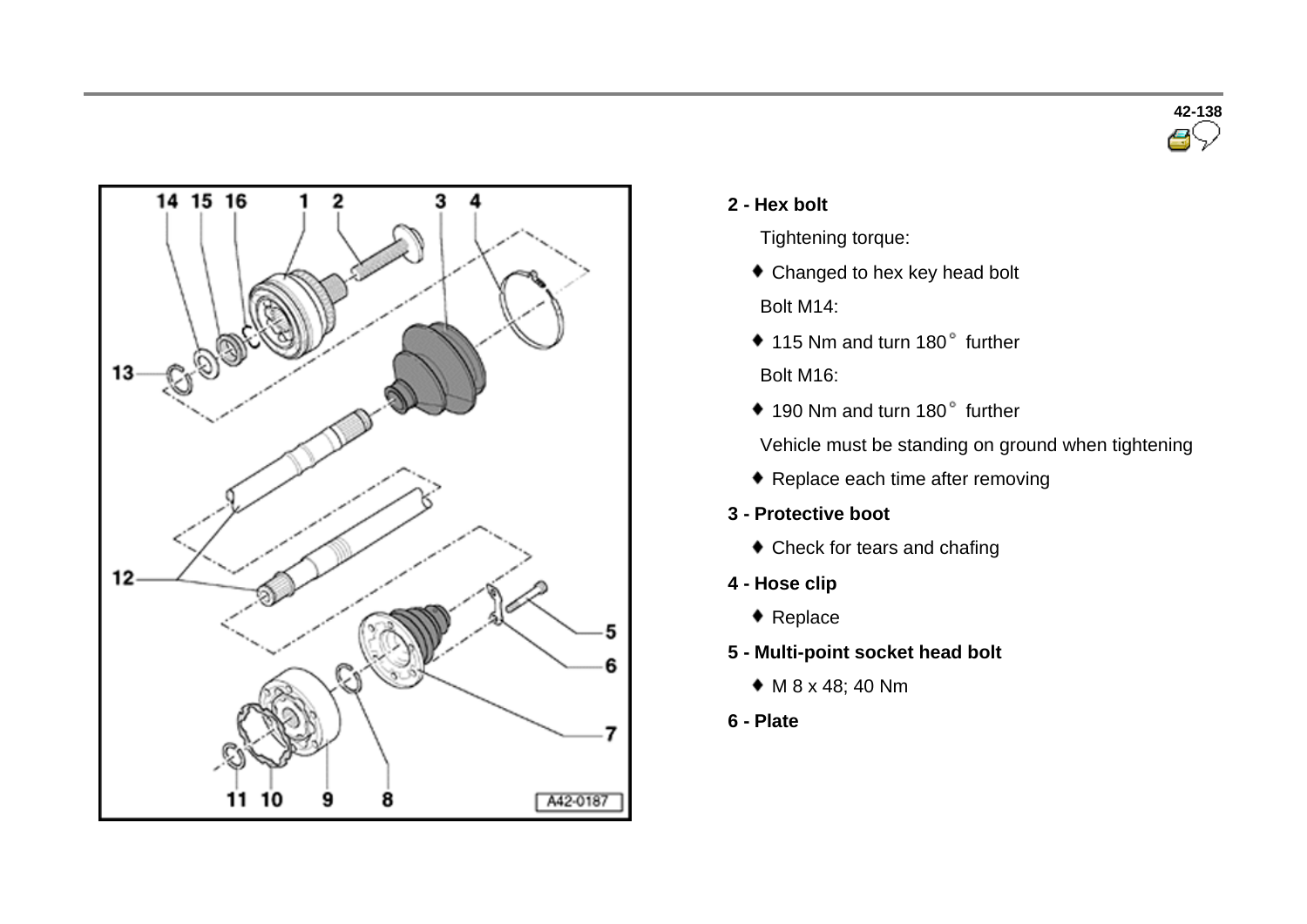



- **7 - Protective boot for inner constant velocity joint**
	- Check for tears and chafing
	- ◆ Drive off with drift
	- Before installing on constant velocity joint, coat sealing surface with D-3
- **8 - Circlip**
	- Always replace
	- ◆ Remove and install with VW 161 a
- **9 - Inner constant velocity joint**
	- Only replace complete
	- $\bullet$  Pressing off  $\Rightarrow$  Fig.  $\Rightarrow$  2
	- $\bullet$  Pressing on  $\Rightarrow$  Fig.  $\Rightarrow$  3
- **10 - Gasket**
	- Replacing. Pull off protective foil and stick onto joint.
- **11 - Circlip**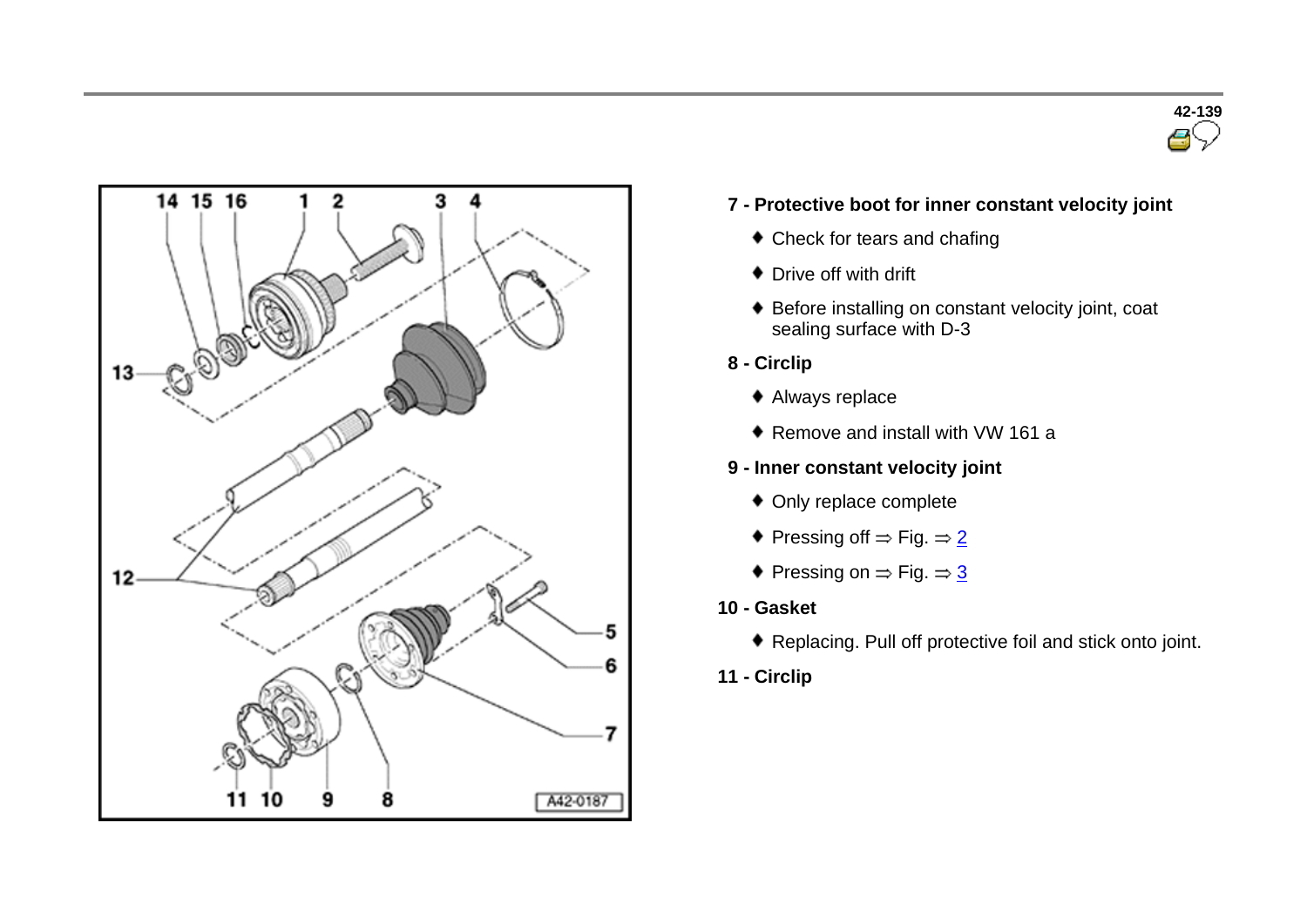



#### **12 - Drive shaft**

#### **13 - Circlip**

- ◆ Not installed to all drive shafts
- Always replace
- ◆ Remove and install with VW 161 a
- **14 - Dished washer**
	- Outer diameter (concave side) contacts thrust washer
- **15 - Thrust washer**
- **16 - Circlip**
	- Always replace
	- $\bullet$  Insert in shaft groove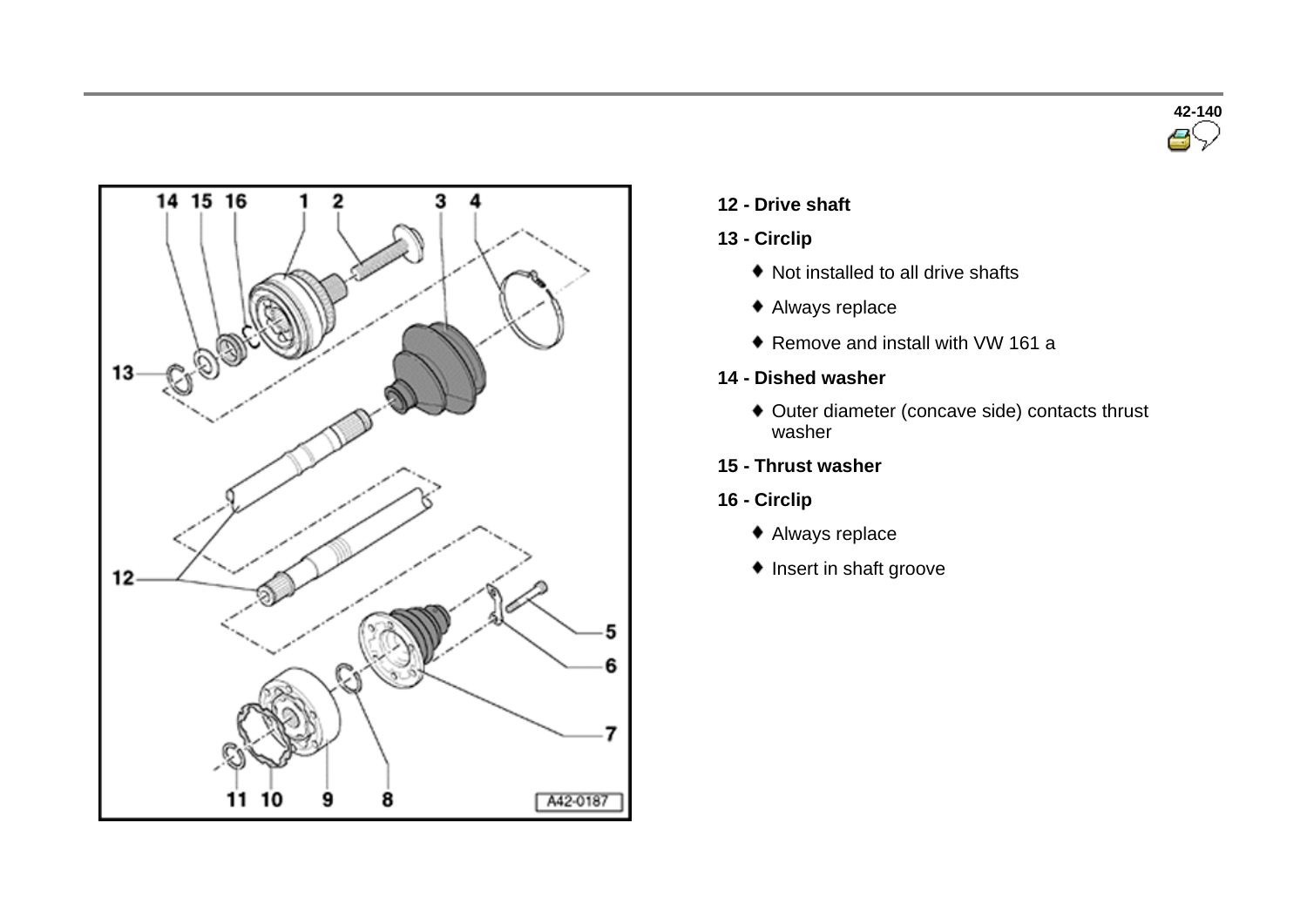



## **Fig. 1 Pressing off outer constant velocity joint**

- Clamp drive shaft in vice using vice clamps.
- Remove clamp and slide back boot.
- Drive constant velocity joint off drive shaft using drift -A-.

Drive must be applied exactly on star of constant velocity joint.

#### **Driving joint on**

- Drive onto shaft with plastic hammer until securing ring engages.

#### **Fig. 2 Pressing off inner constant velocity joint**

#### *Notes:*

∢

∢

*First drive boot off with drift*